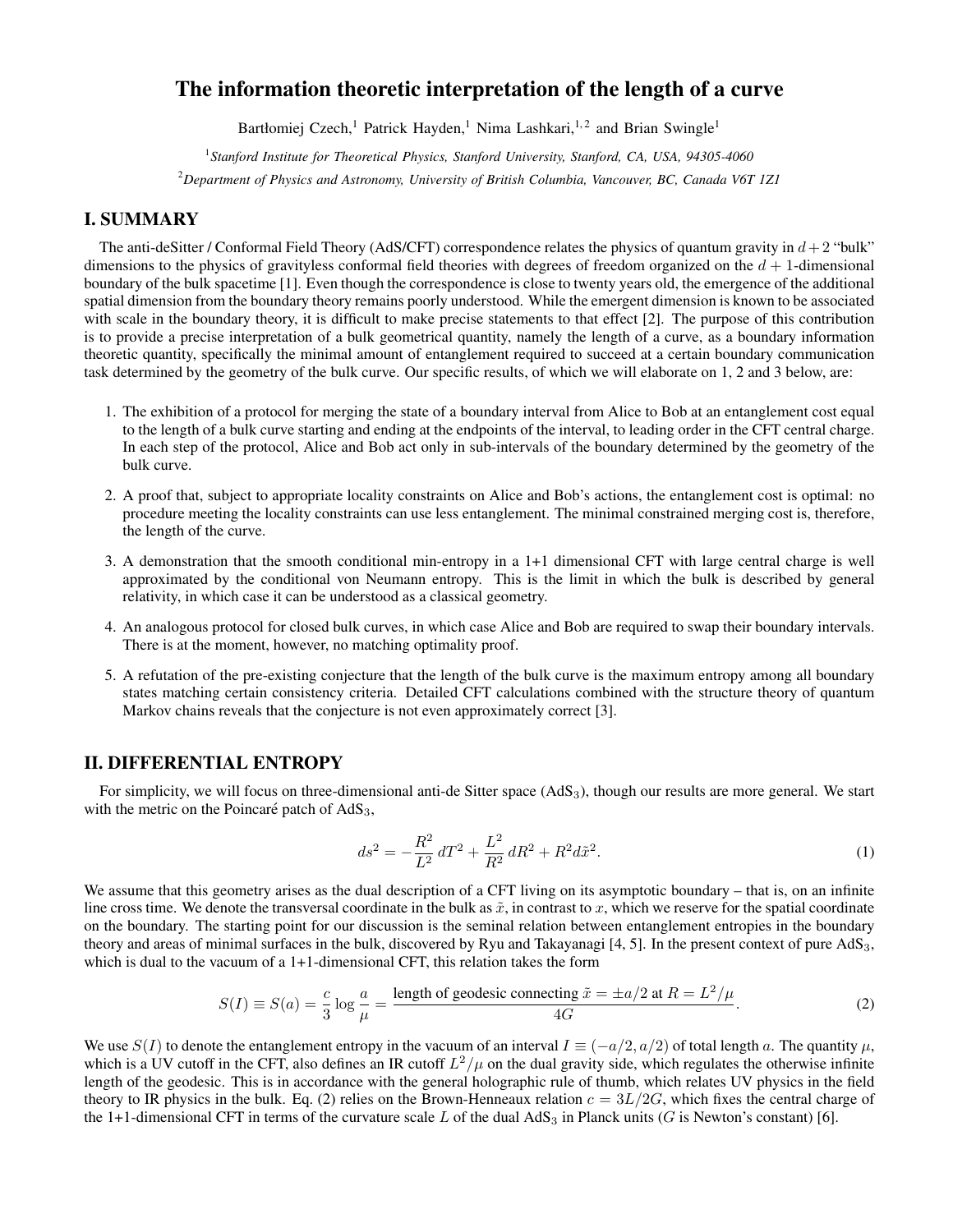

FIG. 1. (a) Geodesic  $g_I$ , which subtends a boundary interval I (black) and geodesics, which are tangent to  $g_I$  on the boundary along with the corresponding boundary intervals  $I(x)$  (color). The dashed geodesics contribute zero to integral (3). (b) A curve  $h<sub>J</sub>$ , which asymptotes to the geodesic  $g_I$ . We have again marked in color the geodesics tangent to the curve and the boundary intervals  $J(x)$ , which they subtend. (c) Graph of the function  $a_J(x)$ , the size of the interval  $J(x)$  centered at x for the geodesic g<sub>J</sub>. The dashed triangle corresponds to  $a_I(x)$ , the corresponding function for  $g_I$ . Because  $g_J$  asymptotes to  $g_I$ , the functions coincide for  $x < x_L$  and  $x > x_R$ .

Ref. [7] (see also [8–10]) showed how to use relation (2) to give a boundary computation of the length of an arbitrary differentiable curve on a constant time slice in geometry (1). Given a convex [19] curve  $R = R(\tilde{x})$ , for every point  $\tilde{x}$  one finds the geodesic that is tangent to the curve at  $\tilde{x}$ . The endpoints of the geodesic lie on the asymptotic boundary, so they select a boundary interval. We shall refer to this interval as  $I(x)$ , where x is the midpoint of the interval. Note that x depends on  $\tilde{x}$  but is not equal to it. The construction is illustrated for the case of both a geodesic and a nongeodesic in Fig. 1. The length of the curve is then given by the formula

$$
\frac{\text{length}}{4G} = \int \left( S(I(x)) - S(I(x) \cap I(x - dx)) \right) = \int S(I(x) - I(x - dx) | I(x) \cap I(x - dx)) \equiv S_{\text{diff}}.
$$
 (3)

Note that the integrand in (3), or rather the first nonvanishing term in its Taylor expansion, is a one-form, so the integral is welldefined. The right hand side was called "differential entropy" in [7] because the integrand can be rewritten in terms  $\frac{dS}{dI}$ . The form above is more relevant in the present context, however, because the presence of the conditional entropy suggests immediately that the length of the curve should have an interpretation in terms of state merging [11, 12]. Indeed, setting  $x_j = -a/2 + j \cdot a/N$ , (3) can be rewritten suggestively in terms of  $A_i = I(x_i) - I(x_{i-1})$  and  $B_i = I(x_i) \cap I(x_{i-1})$  as

$$
\frac{\text{length}}{4G} = \lim_{N \to \infty} \sum_{j=1}^{N} \left[ S\left( I(x_j) \right) - S\left( I(x_j) \cap I(x_{j-1}) \right) \right] = \lim_{N \to \infty} \sum_{j=1}^{N} S(A_j | B_j). \tag{4}
$$

## III. CONSTRAINED MERGING

Now imagine that Alice has access to the CFT from outside. The CFT, for example, might describe a one-dimensional spin lattice system at a quantum phase transition that is sitting in Alice's laboratory. Bob has access to an isomorphic system initially factorizing with Alice's. Now Alice's goal is going to be to merge the state of interval I of her CFT to Bob. That is, using only Bell pairs and classical communication plus local operations inside their respective intervals I, Alice and Bob will prepare a state in Bob's lab isomorphic to Alice's original state on  $I$  and purifying  $I^c$ , the complement of  $I$ . Intuitively, Alice wishes to teleport the state of her  $I$  to Bob [13]. However, Alice and Bob are further constrained: they generally cannot act on all of their respective intervals I at once. The procedure will take place in N discrete steps and at the jth step, Alice and Bob are allowed to act *only* in their respective intervals  $I(x_j)$ . (N will ultimately be allowed to go to infinity as the UV cutoff  $\mu$  goes to zero and the central charge to infinity.)

Consider Fig. 1a. For early values of j, corresponding to red and orange intervals, Alice and Bob are only permitted to act on the left side of I, while for blue and purple intervals they can only act on the right. For  $x_j = 0$ , however, corresponding to the full length green interval, they have access to all of I. So Alice could simply compress the state of I [14] in the  $x_j = 0$  step then teleport it to Bob, who could decompress on his end. At all other steps, Alice and Bob would do nothing. The entanglement cost, postponing until the next section issues of single-shot versus von Neumann entropies and approximation, would be  $S(I)$ .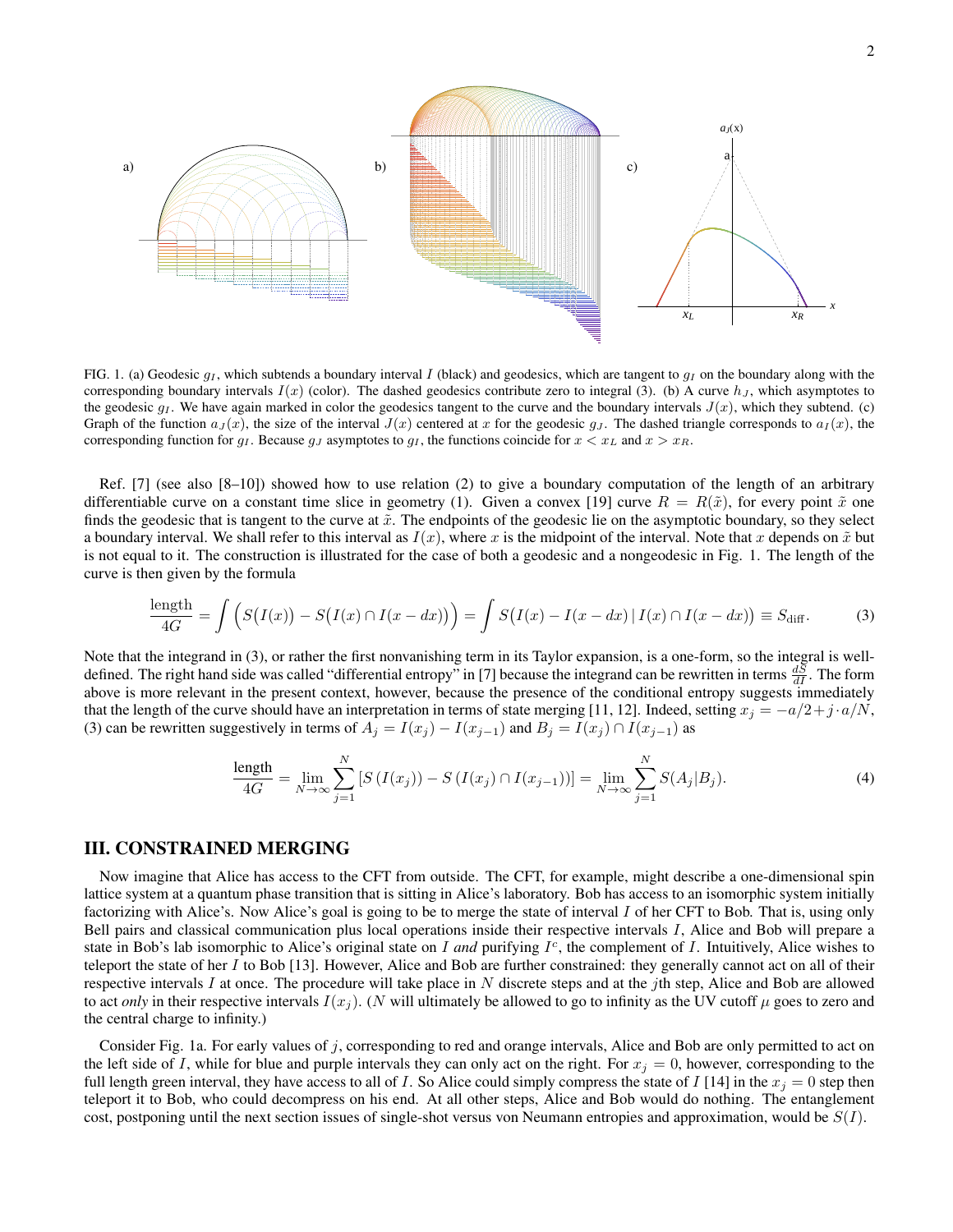In contrast, for the nongeodesic curve of Fig. 1b, none of the intervals  $I(x_j)$  span all of I. The simple-minded strategy of the previous paragraph therefore cannot succeed. Instead, Alice and Bob will act non-trivially in each interval  $I(x_i)$ . Specifically, in the jth step, Alice will merge  $A_j$  to Bob. Since  $A_j \subseteq I(x_j)$ , Alice's actions are consistent with the constraint. Moreover, by the jth step, Bob will already have reconstructed the entire interval  $\bigcup_{i=1}^{j-1} I(x_i)$ , of which the rules give him access only to the portion intersecting  $I(x_j)$ , namely  $I(x_{j-1}) \cap I(x_j) = B_j$ . The number of Bell pairs required to merge I subject to the locality constraints will therefore be  $S(A_i|B_i)$  [11, 12]. By (4), the length of the bulk curve will therefore be approximated by 4G times the number of Bell pairs required to perform the merging protocol. The following theorem can be used to ensure that the entanglement cost of any N-step procedure conforming to the constraints cannot be significantly better.

**Theorem 1 (Informal statement)** Let  $|\psi\rangle \in \mathcal{H} \equiv \otimes_{x \in \mathbb{Z}} \mathcal{H}_x$ , with  $\dim \mathcal{H}_x < \infty$ . Let  $I \subseteq \mathbb{Z}$  be a finite interval and  $I(x) \subseteq I$ *itself be an interval for each* x*, such that the left and right endpoints of the intervals are non-decreasing with* x*. The initial configuration will be Alice holding*  $|\psi\rangle$  *and Bob holding the state*  $\otimes_x |0\rangle$ *, in addition to* E *shared ebits. Suppose that Alice and Bob execute a multistep LOCC protocol, with one step for each*  $x \in I$ *, in increasing order. At each step, Alice and Bob can act* only in their respective  $I(x)$  subsystems and on the shared entanglement. Let  $\ket{\psi'}\in(\otimes_{x\in I}{\cal H}^B_x)\otimes(\otimes_{x\not\in I}{\cal H}^A_x)$  be the Alice-Bob *state isomorphic to*  $|\psi\rangle$  *but with the Hilbert spaces corresponding to*  $x \in I$  *held by Bob. If, at the end of the procedure, Alice and* Bob produce a state  $\rho$  such that  $\braket{\psi'|\rho|\psi'}\geq 1-\delta$ , then  $E\geq \sum_{x\in I} \Big[S\left(I(x)\right)_\psi - S\left(I(x)\cap I(x-1)\right)_\psi\Big]-f(\delta)\sum_{x\in I}\dim \mathcal{H}_x$ , *where*  $f(\delta)$  *vanishes as*  $\delta \to 0$ *.* 

### IV. SINGLE-SHOT VERSUS VON NEUMANN ENTROPIES

In the preceding discussion, the conditional von Neumann entropy was identified as the entanglement cost in each of the N merging steps, but the cost in the single-shot setting appropriate for use here is in fact the smooth conditional max-entropy  $H_{\text{max}}^{\epsilon}(A_j|B_j)$  [15, 16]. Since  $H_{\text{max}}^{\epsilon}(A_j|B_j) \leq H_{\text{max}}^{\epsilon/2}(A_jB_j) - H_{\text{min}}^{\epsilon/4}(B_j) + \text{const}$  [17], it suffices to bound the smooth  $H_{\rm max}(AB)$  from above and  $H_{\rm min}(B)$  from below. To do so, we use a formula found by Calabrese and Lefevre for the eigenvalue distribution of an interval's reduced density operator in either a vacuum or thermal state of a 1+1 dimensional CFT [18]:

$$
P(\lambda) = \sum_{i} \delta(\lambda - \lambda_i) = \delta(\lambda - \lambda_{\max}) + \frac{b\Theta(\lambda_{\max} - \lambda)}{\lambda \sqrt{b \log(\lambda_{\max}/\lambda)}} I_1(2\sqrt{b \log(\lambda_{\max}/\lambda)})
$$
(5)

where  $b = H_{\text{min}}(I) = -\log(\lambda_{\text{max}})$  and  $I_1$  is a modified Bessel function of the first kind. Investigation of the limit  $b \to \infty$ reveals the distribution to be well-approximated by a tightly peaked Gaussian after a suitable change of variables, yielding

$$
H_{\min}^{\epsilon}(I) = S(I) \left( 1 - O\left(\sqrt{2\log(1/\epsilon)/S(I)}\right) \right) \quad \text{and} \quad H_{\max}^{\epsilon}(I) = S(I) \left( 1 + O\left(\sqrt{2\log(1/\epsilon)/S(I)}\right) \right) \tag{6}
$$

To achieve a cumulative error of at most  $\delta$  in the N-step protocol, with N chosen to be  $I/\mu$ , each step can incur an error at most  $\delta \mu / I$ , which requires fixing  $\epsilon = \sqrt{\delta \mu / I}$  [15]. Plugging into (6) shows that in the limit  $\mu \to 0$ , the subleading terms in the multiplicative correction to  $S(I)$  are  $O(1/\sqrt{c})$ , vanishing in the limit of large central charge.

#### V. CONCLUSIONS

The Ryu-Takayanagi formula states that the entropy of a boundary interval  $I$  is the length of the shortest bulk curve starting and ending at the endpoints of  $I$ . (More generally, the shortest bulk curve homologous to  $I$ .) Entropy, however, also has an interpretation as the minimal entanglement cost required to teleport a given state. In this submission, we have demonstrated that those two minimizations, over bulk curves and boundary teleportation procedures, are effectively equivalent. Non-minimal length convex curves define constrained boundary state merging tasks whose optimal entanglement costs are the lengths of the curves themselves. This is a powerful insight into the relationship between bulk geometry and boundary entanglement structure.

While we have presented our results in the context of empty  $AdS_3$  and the vacuum state of CFT<sub>2</sub>, they extend immediately to AdS-Schwarschild black holes and the corresponding thermal CFT states. In higher dimensions, a more complicated geometrical construction [8, 9] can be used to extend our results to arbitrary convex codimension one bulk spatial surfaces homotopic to a convex boundary region. However, in the higher dimensional case, we do not have a proof that the conditional smooth maxentropy converges to the conditional von Neumann entropy, so Alice and Bob must act in parallel on many copies of the boundary system in order to instead make contact with asymptotic Shannon theory. Nonetheless, we strongly believe that the smooth maxentropy does converge in the correct limit, known as 't Hooft scaling. With luck, we may even have a demonstration in time for